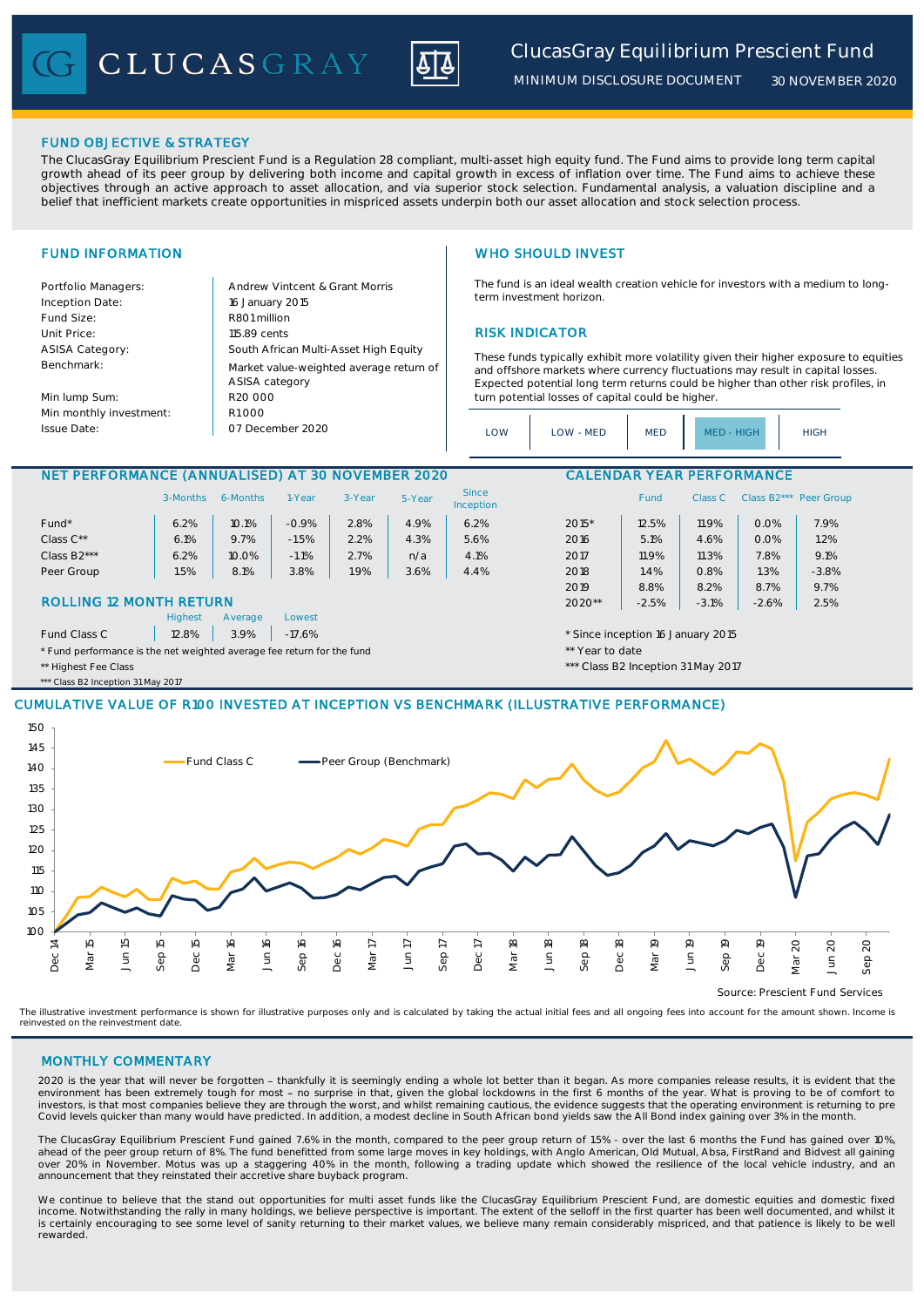CLUCASGRAY



*MINIMUM DISCLOSURE DOCUMENT 30 NOVEMBER 2020*

# TOP 10 SA EQUITY HOLDINGS FUND ASSET ALLOCATIONS

| Naspers                  | 4.3% |
|--------------------------|------|
| ABSA                     | 3.1% |
| <b>Standard Bank</b>     | 2.8% |
| Anglo American           | 2.5% |
| Brit AM Tobacco          | 2.3% |
| <b>MTN</b>               | 2.2% |
| African Rainbow Minerals | 2.0% |
| <b>BHP Group</b>         | 2.0% |
| Firstrand                | l.8% |
| Multichoice              | 1.8% |





# DISTRIBUTIONS FEE STRUCTURE

| Distribution Frequency | Annually            | TER                                 | Class C | Class B <sub>2</sub> |
|------------------------|---------------------|-------------------------------------|---------|----------------------|
| Distribution Date      | 01 April            | Annual Management Fee (excl. VAT)   | .20%    | 0.75%                |
| Last Distribution      | 4.18 cents per unit | Other Cost                          | 0.14%   | 0.14%                |
|                        |                     | <b>VAT</b>                          | 0.20%   | 0.13%                |
|                        |                     | Total Expense Ratio (incl. VAT)     | 1.54%   | 1.02%                |
|                        |                     | Transaction Costs (incl. VAT)       | 0.23%   | 0.23%                |
|                        |                     | Total Investment Charge (incl. VAT) | . 77%   | .25%                 |

# PRESCIENT